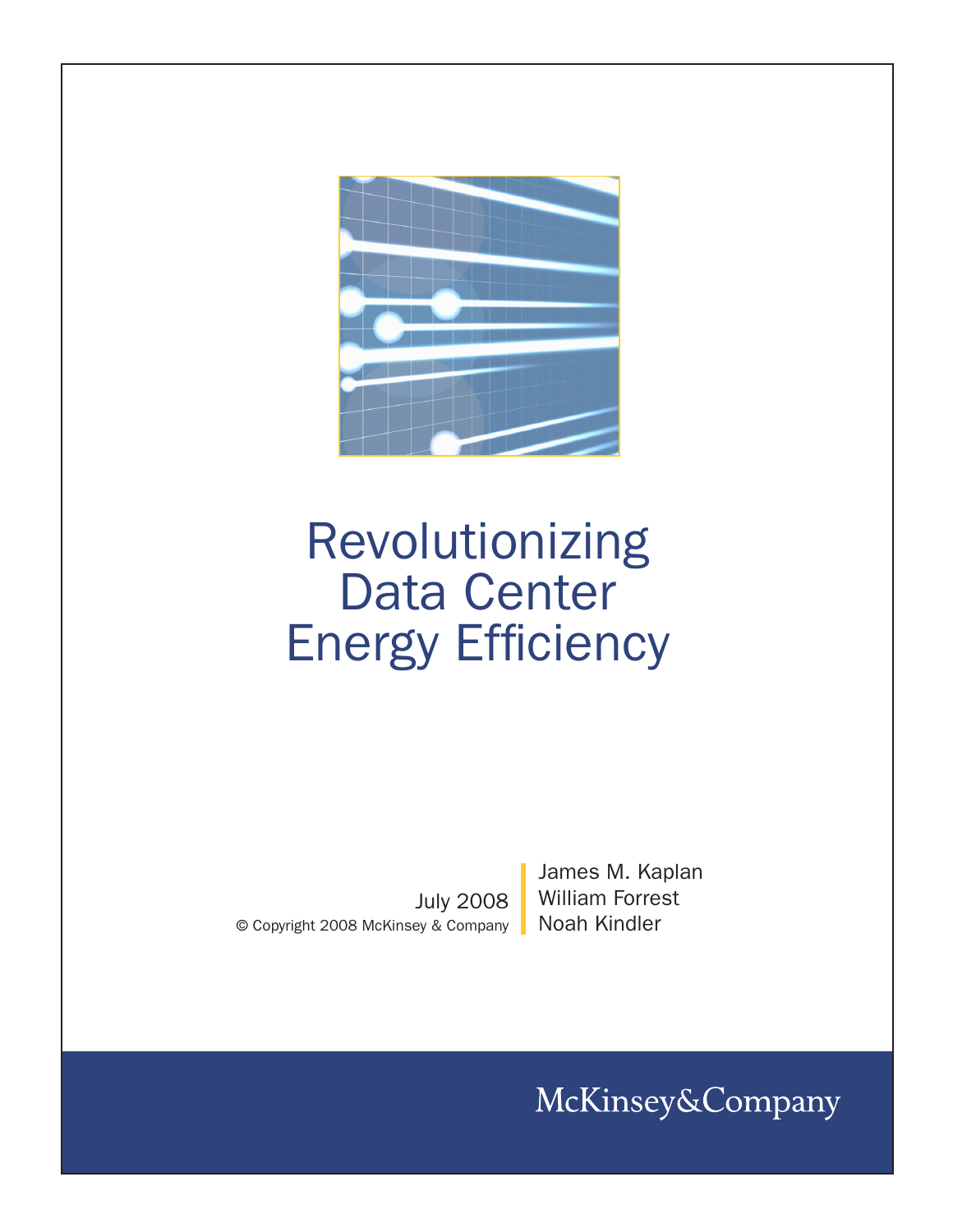# Acknowledgement

McKinsey & Company would like to recognize the important collaborative contributions of Kenneth Brill and The Uptime Institute to the development of this report and its recommendations. The Institute provided critical insight based on their many years of experience as well as proprietary data and analysis not previously made public.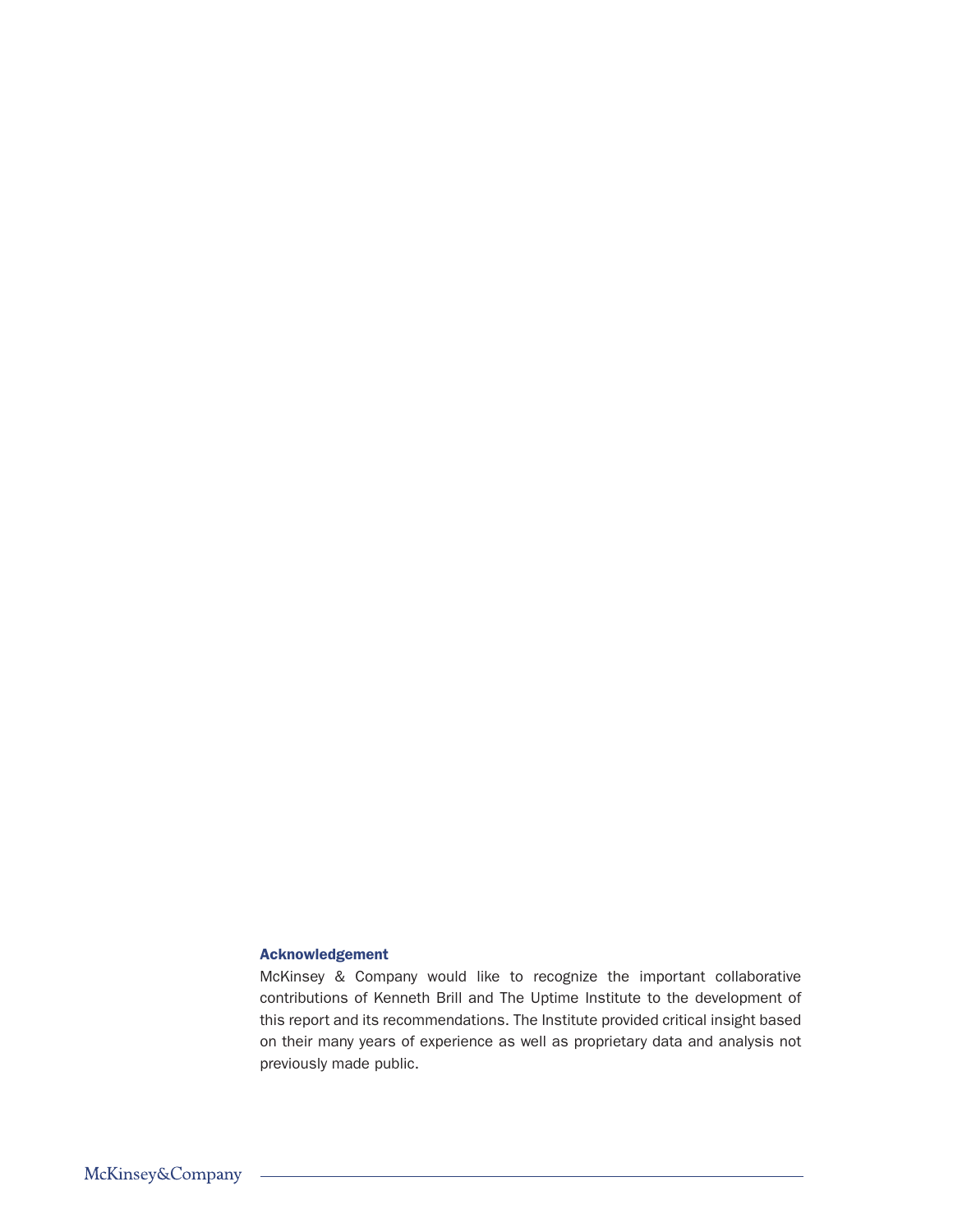### **Overview**

Global data center capacity is growing rapidly, consuming more financial resources and emitting more greenhouse gases.

Data centers are driving rapid expense growth for many technology-intensive businesses. Five years ago, a typical data center cost \$150 million to build. Today, a similarly sized data center costs several times that amount.

Until now, the principal job of data center managers has been to maintain data center stability and increase availability in support of rising business demand. With that goal largely achieved, managers should now apply a renewed business focus to their operations, to curb inefficiencies and check rising costs.

Despite the huge amounts of capital tied up in data centers, significant inefficiencies exist. Server utilization rarely exceeds 6 percent and facility utilization can be as low as 50 percent. With average data center costs now threatening to crowd out other technology investments, the matter has become a board level concern.

While data center inefficiency has been a factor for some time, significant organizational limitations have made it difficult to address this issue. Accountability for data center costs is fragment - in most organizations financial responsibility for the data center facility can fall under one department and operational responsibility under another. Decision-making is siloed, with business, application, systems and facility decisions made without sufficient consideration of upstream and downstream impacts. Costs too are fragmented, with the data center's portion of facilities cost often excluded from total cost of ownership (TCO) calculations.

With their enormous appetite for energy, today's data centers emit as much carbon dioxide as all of Argentina. Left on their current path, data center output will quadruple by the year 2020.

This report, part of McKinsey's ongoing body of research on data center management, outlines ways for organizations and the broader community to improve data center energy efficiency and address the twin challenges of rising data center spend and Greenhouse Gas (GHG) emissions. It introduces CADE (Corporate Average Datacenter Efficiency), a new industry standard efficiency measure developed by McKinsey, in conjunction with the Uptime Institure.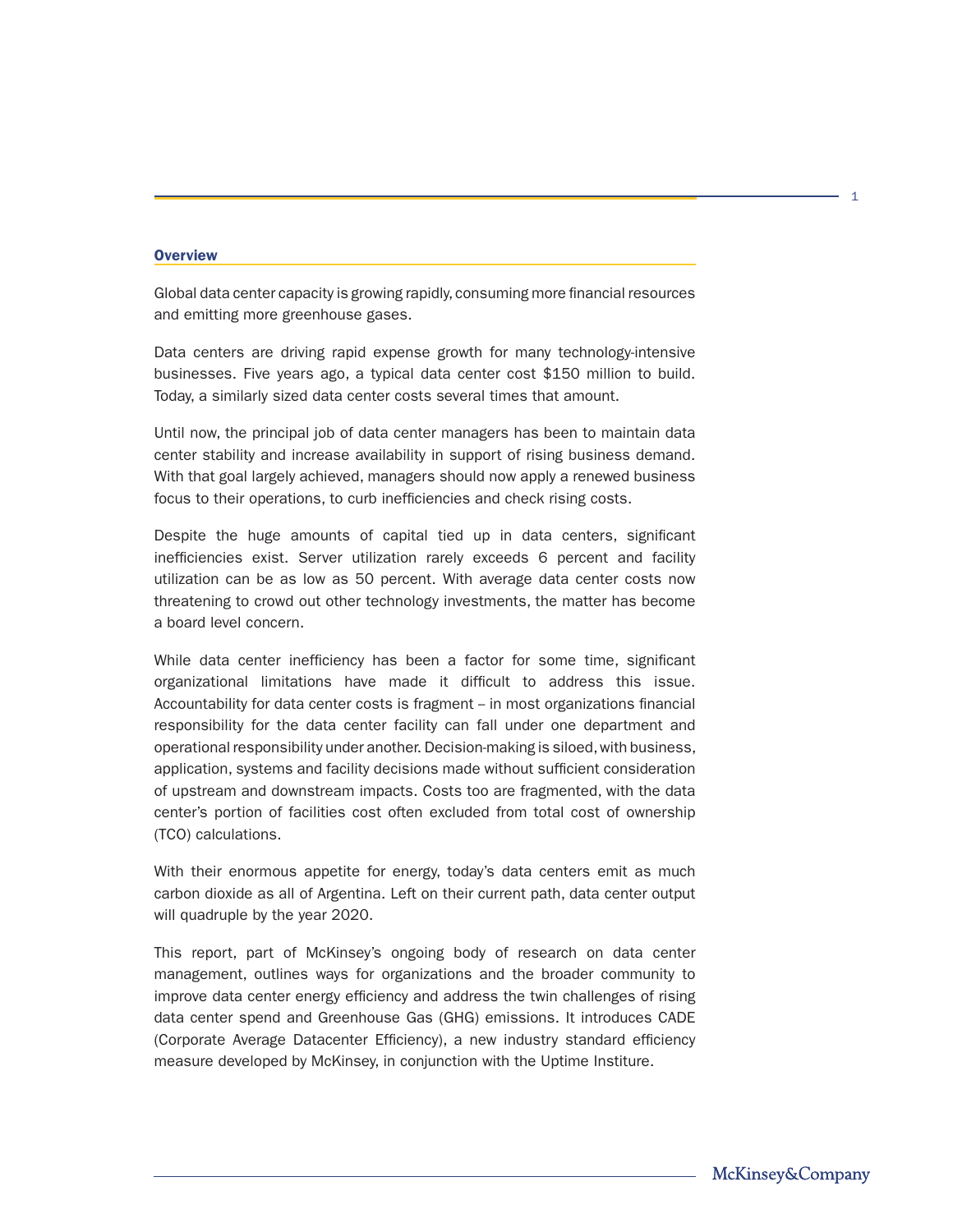### Data center inefficiency may threaten profitability

Demand for data center capacity is expected to grow at 10% CAGR over the next decade, as businesses automate more processes, perform complex analytics, store more granular customer data and employ rich media<sup>1</sup>. Capacity demand in emerging markets like China will rise especially quickly, as institutions there become larger and more sophisticated.

With this spike in capacity comes a corresponding escalation in data center IT costs. Today's data centers account for approximately 25% of the total corporate IT budget, when you take in account facilities, servers, storage and the labor to manage them.



SOURCE: McKinsey & Company

This share will grow as the number of servers, the amount of power consumed, and the unit cost of power all increase. In particular, facility costs are growing at 20% annually compared to overall IT spend of 6%, companies must pay careful attention to quantifying and managing data center costs.

The portion of the IT budget consumed by infrastructure and facilities is significantly reshaping the economics of many businesses. In information

<sup>1</sup> Source: EPA 2007 Report to Congress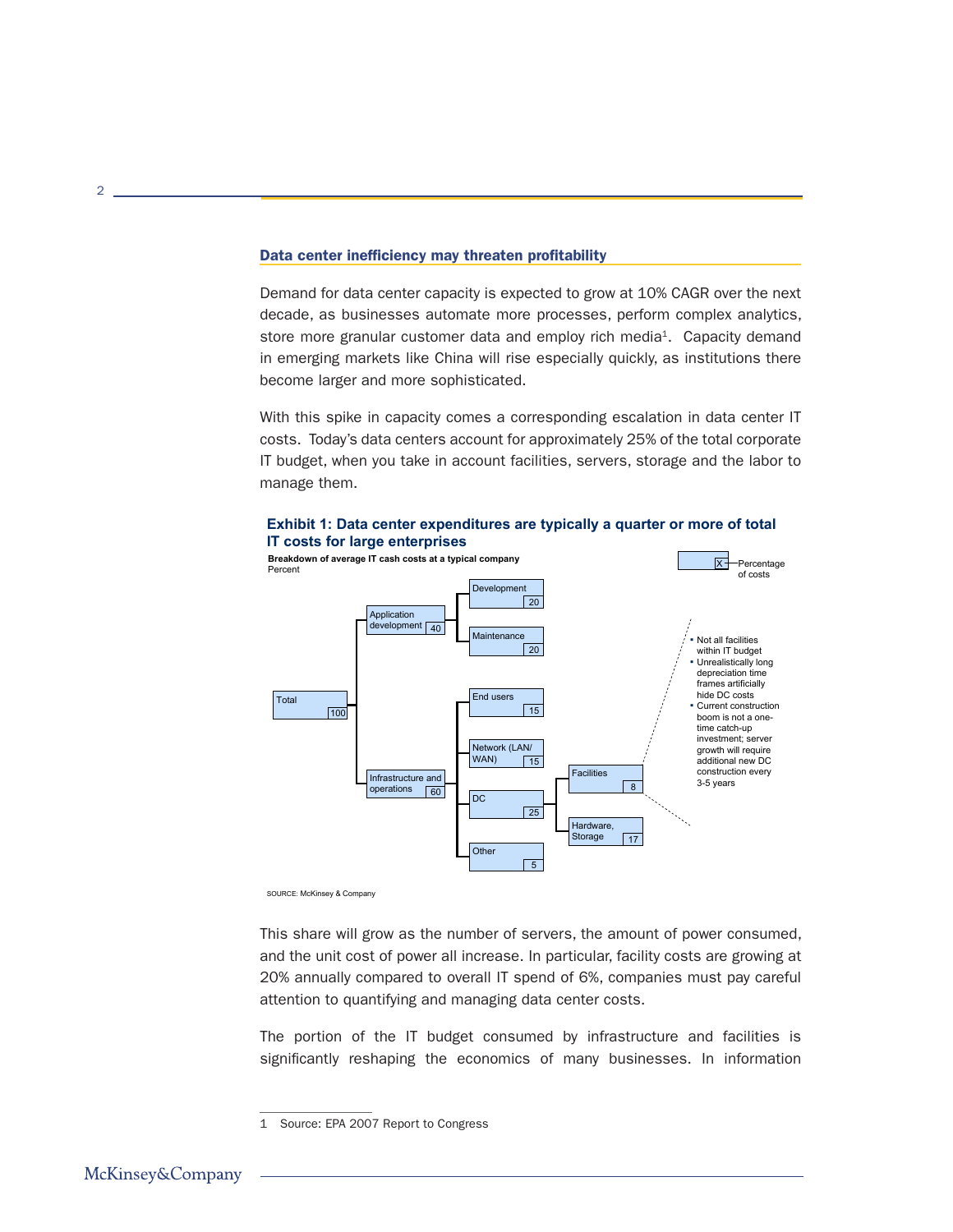intensive businesses like investment banks, telecoms and business information data center costs are diverting capital from new product development, making some products and segments uneconomical and materially affecting margins. Without radical changes in operations, many companies with large data centers face reduced profitability.



# **Exhibit 2: For information intensive industries, data center cost growth threatens to impact profitability materially**

SOURCE: McKinsey & Company

#### Data center emissions are expected to quadruple by 2020

Due to their enormous energy consumption, data centers have a large and growing carbon footprint. Including the massive web farms at online service providers, data center electricity consumption is almost .2% of world production. Between 2000 and 2006 the amount of energy consumed by data centers around the world has doubled and today, the average data center consumes as much energy as 25,000 households<sup>2</sup>.

 Data centers now drive more in carbon emissions than both Argentina and the Netherlands. By 2010 data centers in the US are expected to consume as much energy as 10 new major power plants.

<sup>2</sup> Source: Financial Times; Gartner report 2007; Stanford University; AMD; Uptime Institute; McKinsey analysis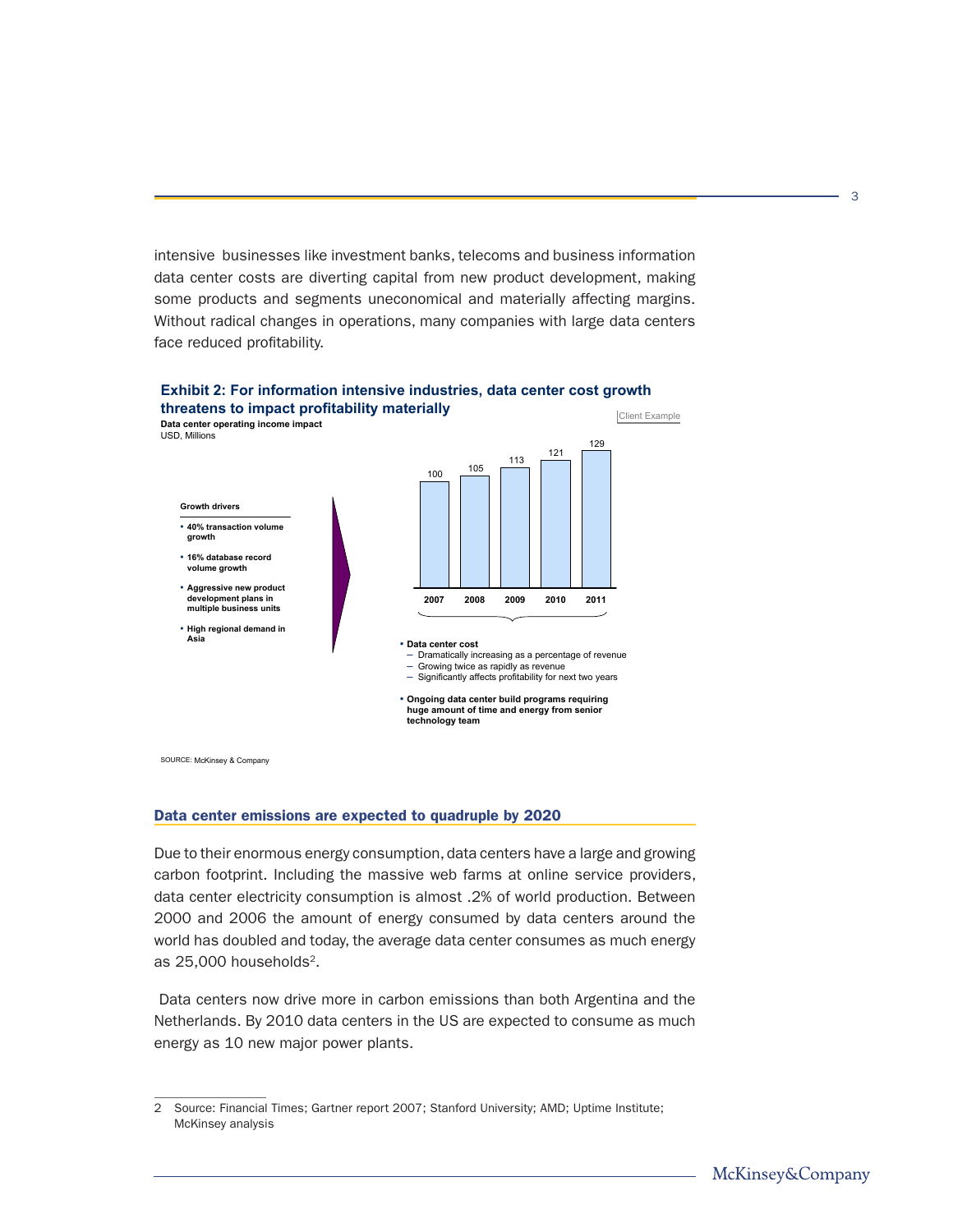



SOURCE: McKinsey & Company; IDC

This carbon footprint has begun to attract scrutiny from regulators, activists and corporate boards. In 2006, the US Congress passed a law requiring the Environmental Protection Agency (EPA) to submit a report on data center energy consumption3. The EPA also proposed that separate energy meters be used to monitor large data centers in an effort to spur development of procurement standards. Across the Atlantic, the European Union issued a voluntary Code of Conduct in 2007 prescribing energy efficiency best practices. The Green Grid, a global industry consortium focused on advancing energy efficiency, has also forwarded recommendations for improved metrics, standards and technologies to reduce data center carbon emissions. -

# Local sub-optimization and inaccurate forecasting drive data center inefficiency

An institutions ability to build, manage and use data center capacity depends on multiple levels of decisions that span many parts of the organization. Business managers must make choices about what analytics they need or data they want to store. Application developers must design applications to meet business needs. Infrastructure managers must procure and configure servers to run applications. And facilities managers must build and fit out data centers house servers.

<sup>3</sup> US Public Law 109-431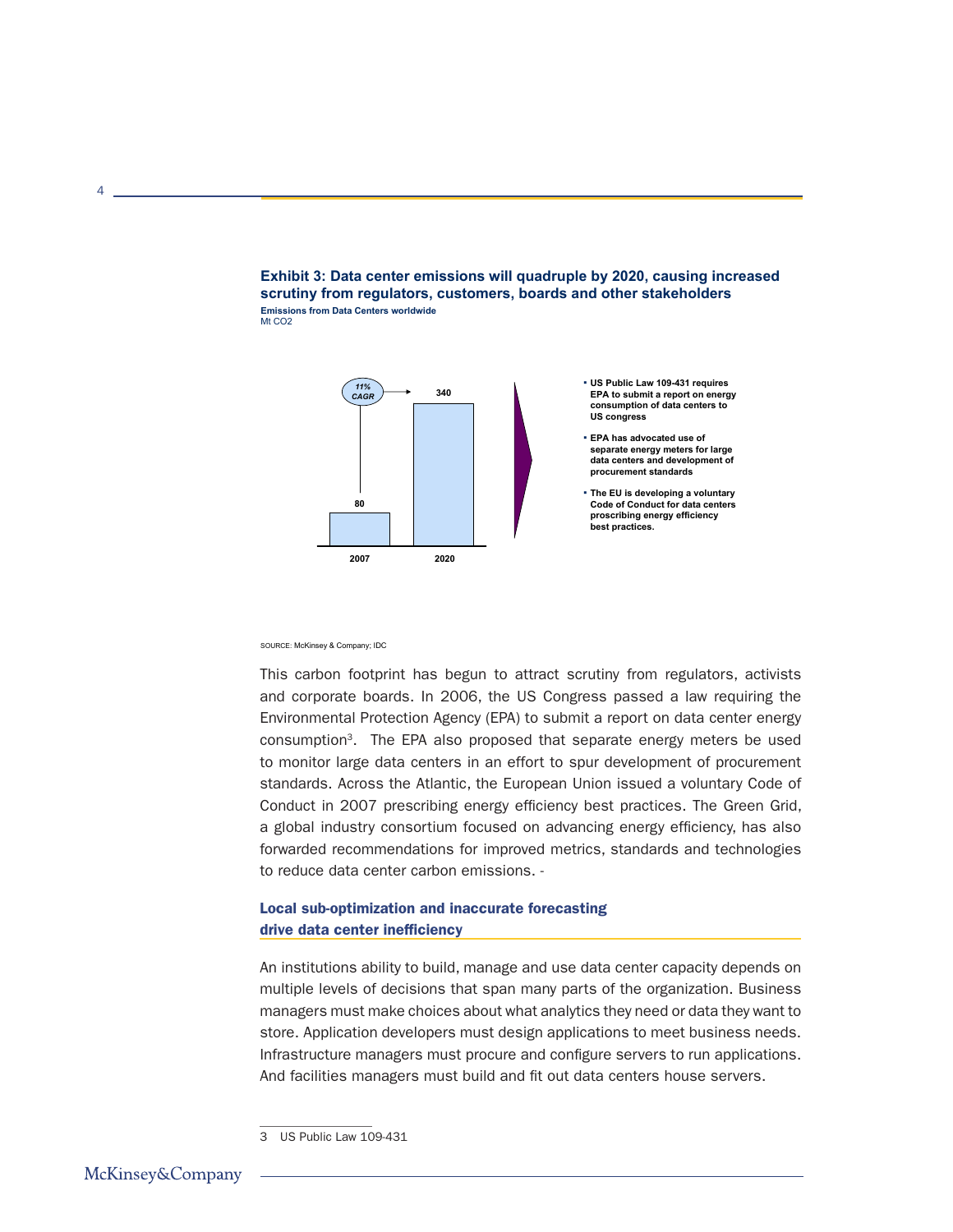

# **Exhibit 4: Data center efficiency depends on a multi-level set of supply and demand decisions**

SOURCE: McKinsey & Company

Again and again we see two pervasive challenges in executing on this chain of decisions: location sub-optimization and inaccurate forecasting.

## Location sub-optimization

Each step in the data center decision chain depends on input from other steps. How many iterations of a Monte Carlo analysis an equity derivatives desk should run or how much clinical imaging data a Pharma research group should store depends on the cost of processing and storage. How a development team should architect an application depends on what type of performance business users require and the cost of infrastructure. What type of server infrastructure managers specify depends on business requirements, application architectures and the cost of providing data center facilities. Decisions facility managers made about data center location, tiering and power density depend what type of servers infrastructure managers select.

All too often, decisions at each step of the chain fail to take into account impacts at other steps in the chain. Business managers choose to change transactions from overnight to real-time without understanding how this will impact the full set of data center costs. Developers decline to make investments in application tuning even when the payback in reduced server or data center capacity requirements far outweighs the effort required. Infrastructure managers select servers that have a low initial purchase price, but use data center power capacity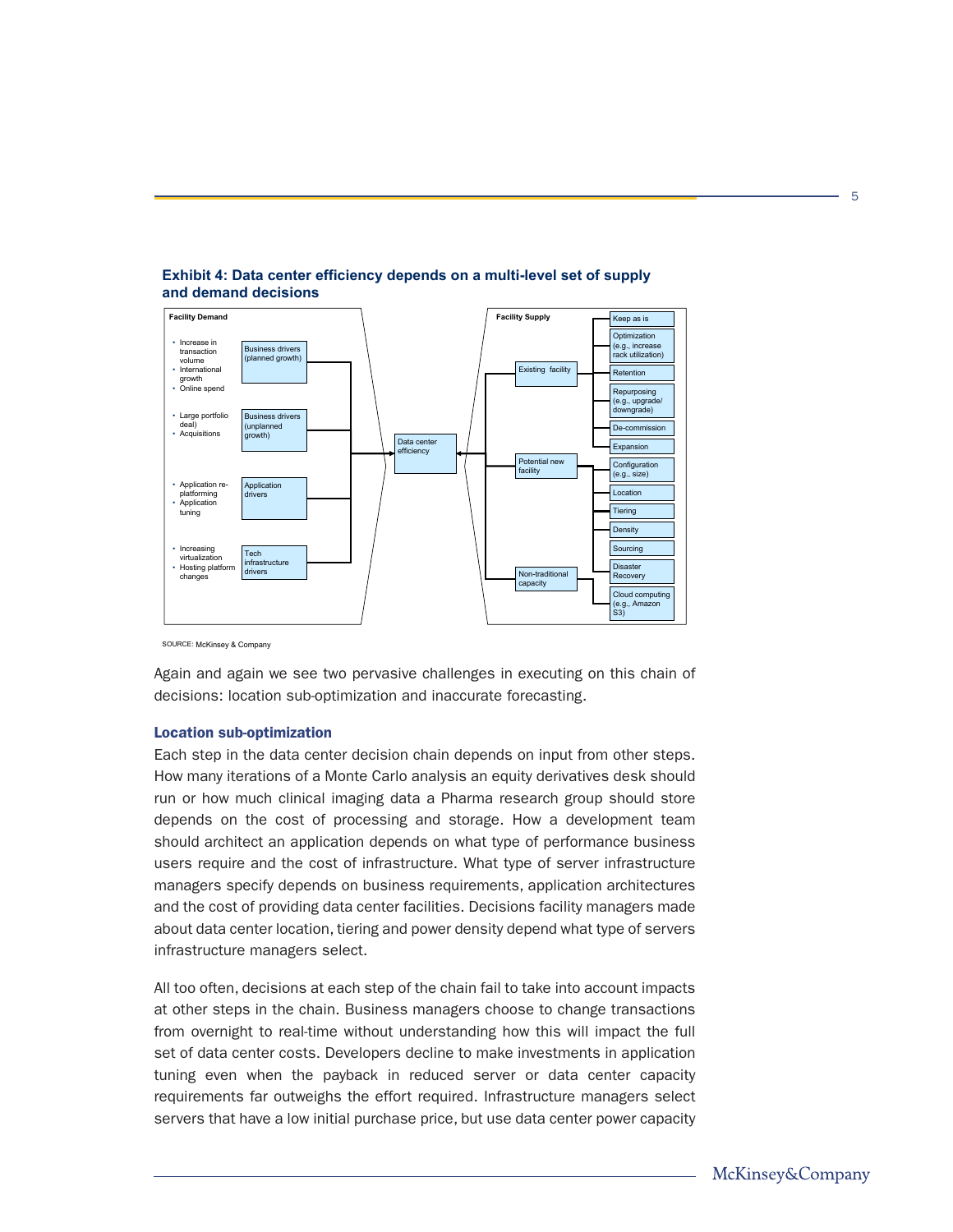inefficiently, or they install applications on dedicated rather than virtual servers. And data center managers build large facilities to power densities or resiliency levels required by only a small number of systems.

#### **Exhibit 5: At each step in the data center decision chain, there are suboptimal decisions that drive up costs and environmental impact**



SOURCE: McKinsey & Company

Decisions like this expand data center footprints with large cost and environmental implications. Decisions about server management, like which servers to decommission and which to virtualize have a particular impact. Up to 30% of the servers housed within many data centers are functionally 'dead.' These are servers with less than three percent average daily utilization. They draw down power but serve a limited useful business purpose. Across the data center as a whole, average daily server utilization generally tops out at a low 6%, creating tremendous "waste" in terms of capital employed and energy used.

#### Inaccurate forecasting

As mentioned above the amount and type of data center facilities required depends on a set of business decisions which drive a set of application decisions which drive a set of infrastructure systems decisions. Two issues make forecasting data center requirements along this chain very difficult.

First is a timing disconnect  $-$  a data center takes two years to build and fit out, and it should last at least 10-12 years, without a major renovation. So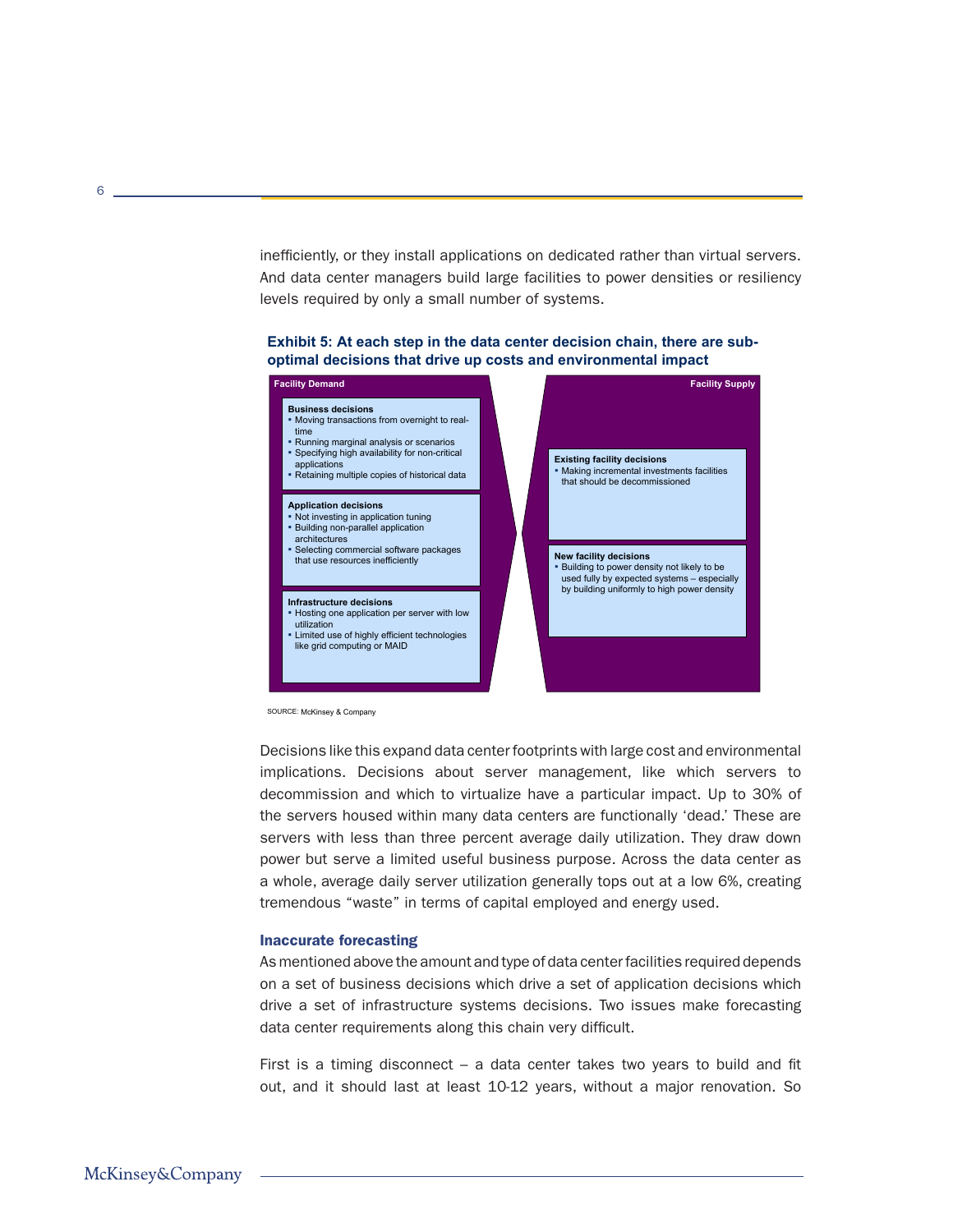necessarily data center capacity must be built or procured in advance of business, application and infrastructure needs. And it will last far longer than typical business, application or infrastructure systems planning horizons. Who could have foreseen, for example, the application needs or server architectures of today in 1998?

Second are translation challenges. For most applications in most businesses, the relationship between business decisions, application architectures and data center capacity requirements is only incompletely understood. Many companies, for example, do not know whether a 50% increase in customer volume would require 25% or 100% more server and data center capacity. As a result, data center facilities can sit half empty, particularly just after construction. In other cases, companies find they complete one data center build program only to find, because of capacity constraints, they must launch a new one almost immediately.

# Organizational limitations

Three organizational contribute greatly to challenges local sub-optimization and inaccurate forecasting in data center management.

First, accountability for data center facility management is often fragmented, with financial responsibility for critical facilities in real estate groups that lack the technical expertise to manage data center decisions closely. In many cases, infrastructure managers don't even see data center facility-related operating expenditures like electricity consumption.

Second, decisions get made in silos. Business leaders set product strategies with limited input from IT executives. Application developers consult with infrastructure managements late in the development lifecycle, long after key design decisions have been made and acted on. Infrastructure managers create technology roadmaps without consulting developers or data center facility teams.

Third, most organizations lack effective total cost of ownership information that's critical for business and technology decisions. The true cost of an incremental server, including labor, depreciation, maintenance and facilities. And organizations often cannot tie infrastructure to applications and applications to business drivers like products and customers, making close trade-offs between business value and technology cost all but impossible.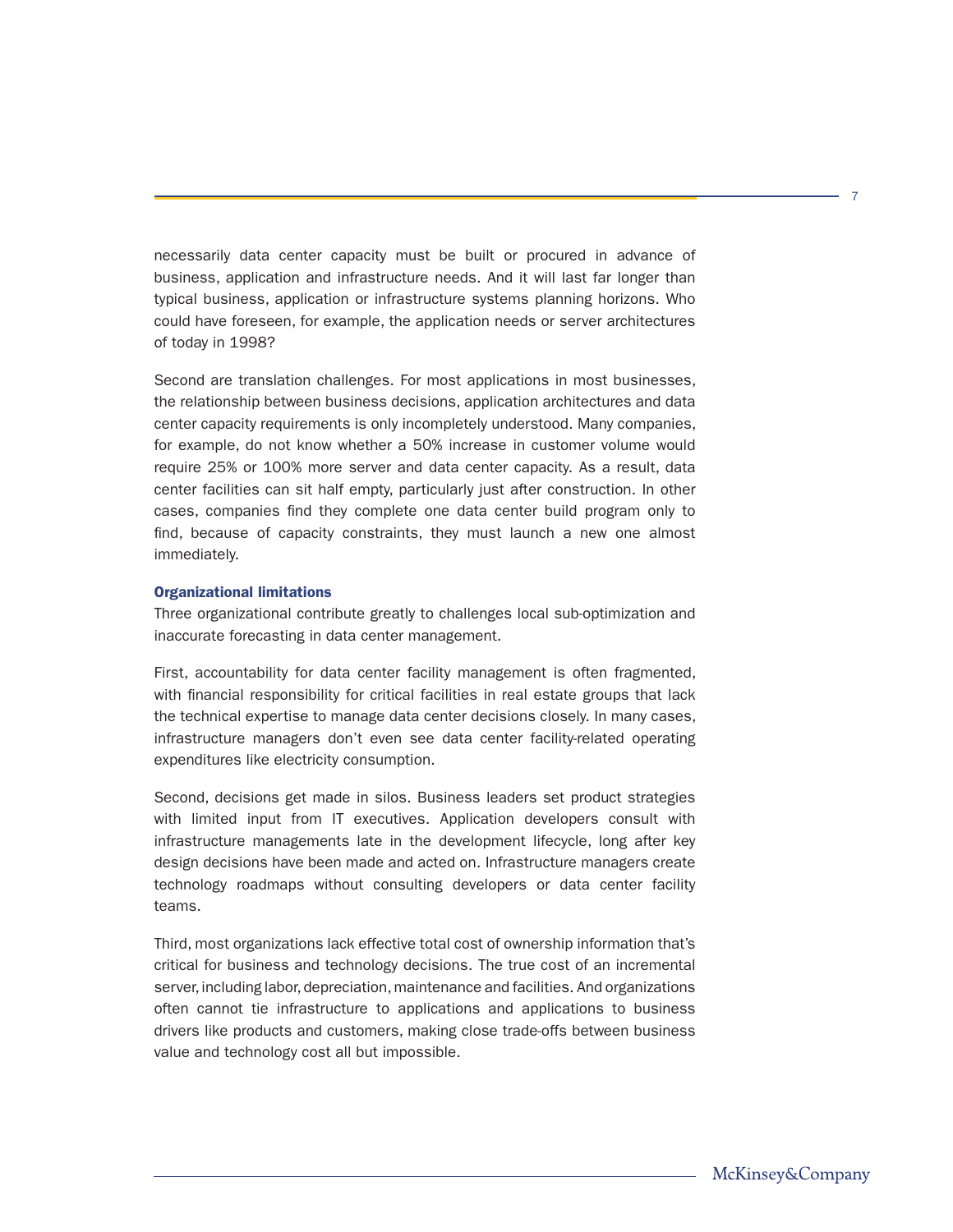#### An integrated three-part solution for data center owners

Institutions can make achieve a step change in their data center efficiency by pulling three inter-locking levers: rationalize demand for data center capacity, optimize supply for data center capacity and put in place underlying organizational enablers.

When we began our research, we fully expected to find that building 'green,' energy efficient data centers would offer the best value for our clients. What we learned instead was that the 'greenest' and most cost-effective opportunities were in improving the efficiency of data centers that the clients already owned. By making substantive changes in how they manage their data center portfolio, organizations stand to make far and away the most significant gains in performance and cost savings.

# Rationalize demand for data center capacity

*Goal: Closely align data center capacity required with true business need*

Multiple levels of demand contribute to data center requirements and must be addressed in order to eliminate excess.

1. Revisit business policies, including how much data gets retained, which analytics are performed, which transactions must be done in real-time and which applications real disaster recovery capabilities

#### **Exhibit 6: Improve infrastructure asset utilization by improved solutions design, virtualization and application stacking** Client Example





- ƒ **Pilot to prove concept, reduced installed capital by 80% in piloted applications**
- ƒ **Cleaned up asset inventory, set targets, and planned implementation for 20-25% reduction in installed capital**
- ƒ **Implement rigorous, Ehrlang-based process for server capacity management**

8

SOURCE: McKinsey & Company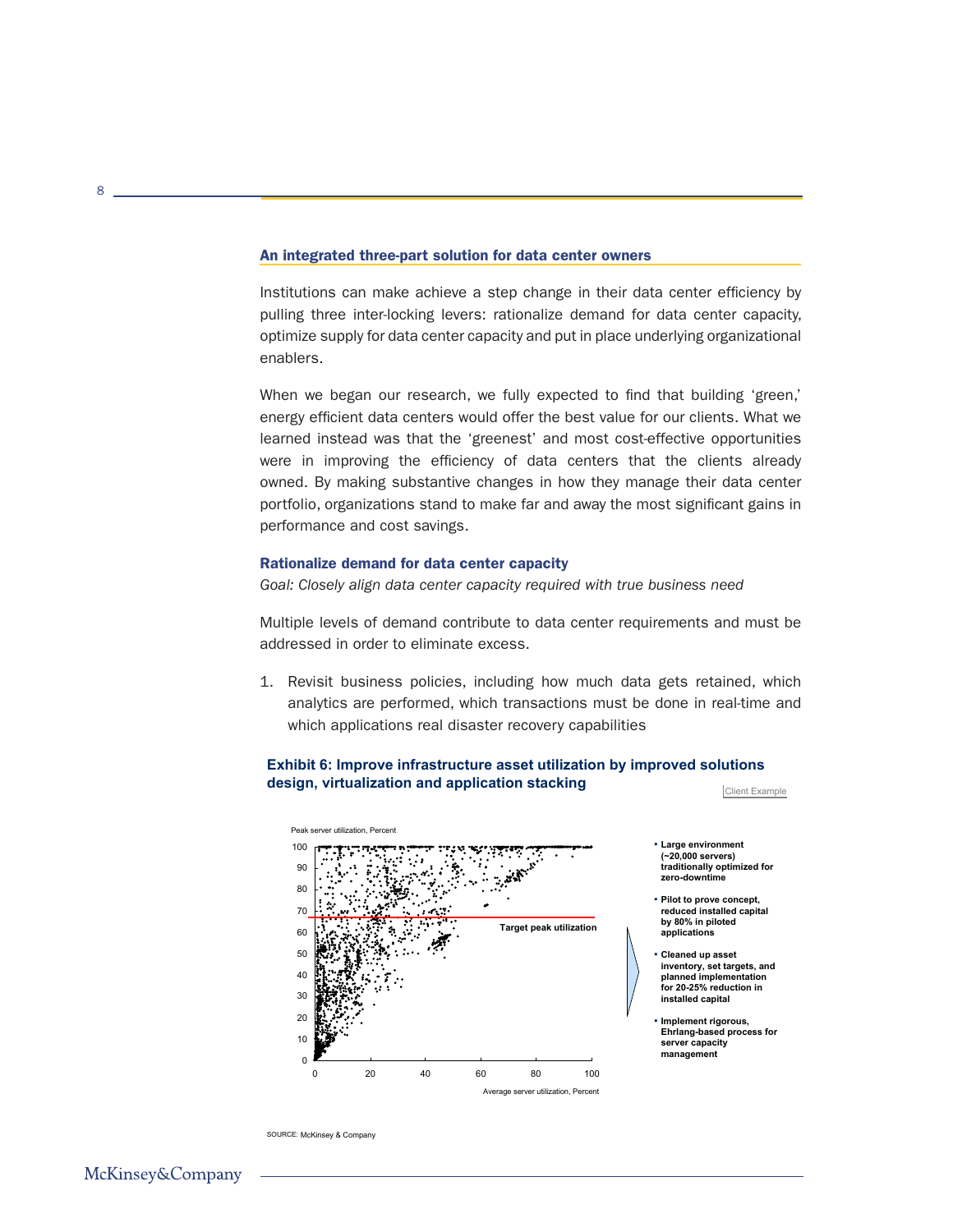- 2. Reduce infrastructure resource requirements by application tuning and rearchitecture
- 3. Improve infrastructure asset utilization by improved solutions design, virtualization, application stacking and server de-commisioning

At the same, time there are multiple demand side levers to ensure that data centers provide capacity required with the greatest level of efficiency

- 4. Improve facility utilization by improved forecasting and capacity management
- 5. Optimize existing facilities (e.g. reduce cooling for hot aisles, restack equipment to improve space utilization
- 6. Optimize new facilities build out (e.g. design piping to use winter cooling)

| LOB<br>(rack demand)               | <b>Aspirations</b>                                                                                                                                                                                                                         | Mid case scenario                                                                                                                                                              |                                                                                                                                                                                                                                                                                                                                                                                            |
|------------------------------------|--------------------------------------------------------------------------------------------------------------------------------------------------------------------------------------------------------------------------------------------|--------------------------------------------------------------------------------------------------------------------------------------------------------------------------------|--------------------------------------------------------------------------------------------------------------------------------------------------------------------------------------------------------------------------------------------------------------------------------------------------------------------------------------------------------------------------------------------|
| BU <sub>1</sub><br>$(6,500$ racks) | . Explosive growth in Asia or large-<br>scale "build ahead of demand" in<br>U.S.<br>• Creation of data center JV in other                                                                                                                  | • Current predicted revenue growth<br>for managed hosting in home<br>country and worldwide locations                                                                           | Sensitivity analysis - example                                                                                                                                                                                                                                                                                                                                                             |
|                                    | regions to serve outsourcing<br>space<br>• Expansion of X3 to rest of world,<br>and/or large-scale white label to<br>other home players<br>• Explosion of X1 demand in home<br>country<br>• Creation of global content delivery<br>network |                                                                                                                                                                                | <b>Demand scenarios</b>                                                                                                                                                                                                                                                                                                                                                                    |
|                                    |                                                                                                                                                                                                                                            |                                                                                                                                                                                | Medium<br>High<br>Low                                                                                                                                                                                                                                                                                                                                                                      |
| BU <sub>2</sub><br>$(1,500$ racks) |                                                                                                                                                                                                                                            | • Expected growth in subscribers in<br>core new-wave products (X1 at 6-<br>10% p.a., X2 at 9%, dropping to<br>2% in 2012)<br>Scale-up of X3 to 2-3mn subs<br>over next 5 years | 10% above $\cdot$<br><b>Below</b><br>At planned<br>performanc<br>planned<br>planned<br>performanc<br>e in core<br>performanc<br>e in core<br>business<br>e by<br>$\overline{2}$<br>20% in core<br><b>business</b><br>$\bullet$ .<br>transformat<br>$\cdot$ Two-plus<br>business<br>"transforma<br>ional deals<br>$1$ to $2$<br>$\bullet$<br>tional"<br>transformati<br>deals<br>onal deals |
| BU <sub>3</sub><br>$(1,300$ racks) | Expansion in white-label<br>communication provider<br>services or large-scale provision<br>of smart network services to<br>third parties (e.g., deep packet<br>inspection, etc.)                                                           | • Current predicted rollout of<br>remaining data center equipment<br>• Limited increase included in high<br>case (10%) to reflect uncertainty in<br>mid predictions            | <b>Demand estimate</b><br>High<br>Medium<br>Low<br>8000<br>6000<br>4000                                                                                                                                                                                                                                                                                                                    |
| BU <sub>4</sub><br>$(1,200$ racks) |                                                                                                                                                                                                                                            | • Requirements for known systems<br>for next 2 years, and X4 rollout<br>assuming logical separation                                                                            | 2000<br>n<br>Y <sub>2</sub><br>Y1<br>Y3<br>Y <sub>5</sub><br>Y <sub>6</sub><br>Y4                                                                                                                                                                                                                                                                                                          |

# **Exhibit 7: Improve facility utilization by improved forecasting and capacity management**  $\qquad \qquad \text{Client Example}$

SOURCE: McKinsey & Company

Success in applying these demand and supply-side levers typically requires different organizational structures and management capabilities. There is a set of discrete actions institutions should undertake to enable data center efficiency improvement.

7. Invest in true application TCO that incorporates full lifecycle infrastructure and data center facility cost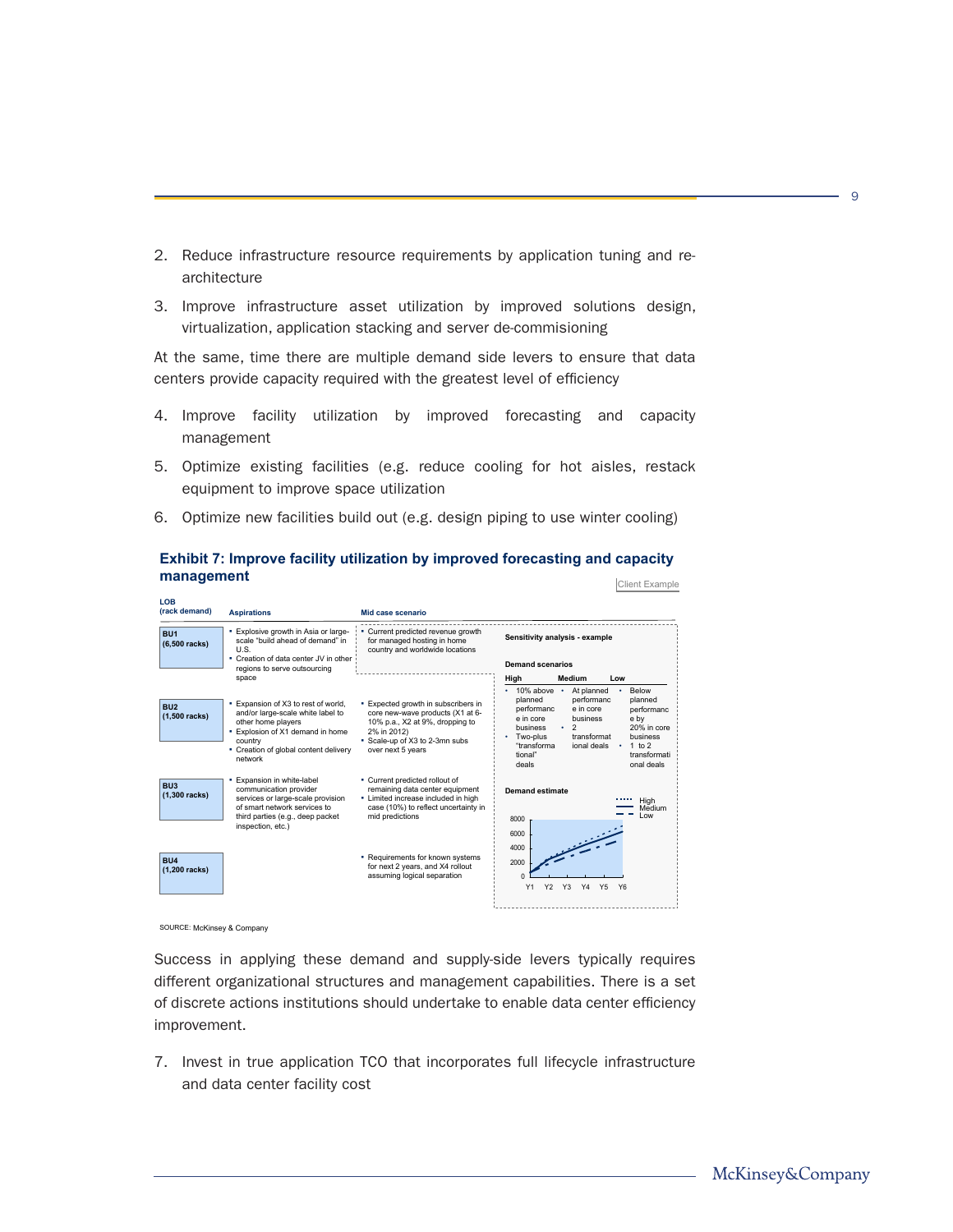- 8. Make technology leaders responsible and accountable for data center facilities, including decisions, capacity, cost and environmental impact
- 9. Mandate data center and infrastructure involvement in early in processes of green-lighting and designing applications
- 10. Implement metrics for data center energy efficiency

# **Exhibit 8: Invest in true application TCO that incorporates full lifecycle infrastructure and data center facility cost** Client Example



SOURCE: McKinsey & Company

#### Introducing CADE, a new standard for data center energy efficiency

With formal lines of responsibility in place, we believe a mandate to double energy efficiency by 2012 is the quickest and easiest way to improve an organization's return on assets and reduce GHG emissions. Such a goal we believe is not only achievable for most organizations but has the advantage of setting clear direction for the company while significantly lowering cost.

To achieve this doubling of energy efficiency, McKinsey proposes that CIOs, equipment manufacturers, and industry groups, in dialog with regulators, adopt a new Corporate Average Datacenter Efficiency (CADE) metric to measure the individual and combined energy efficiency of corporate, public sector and 3rd party hosted data centers.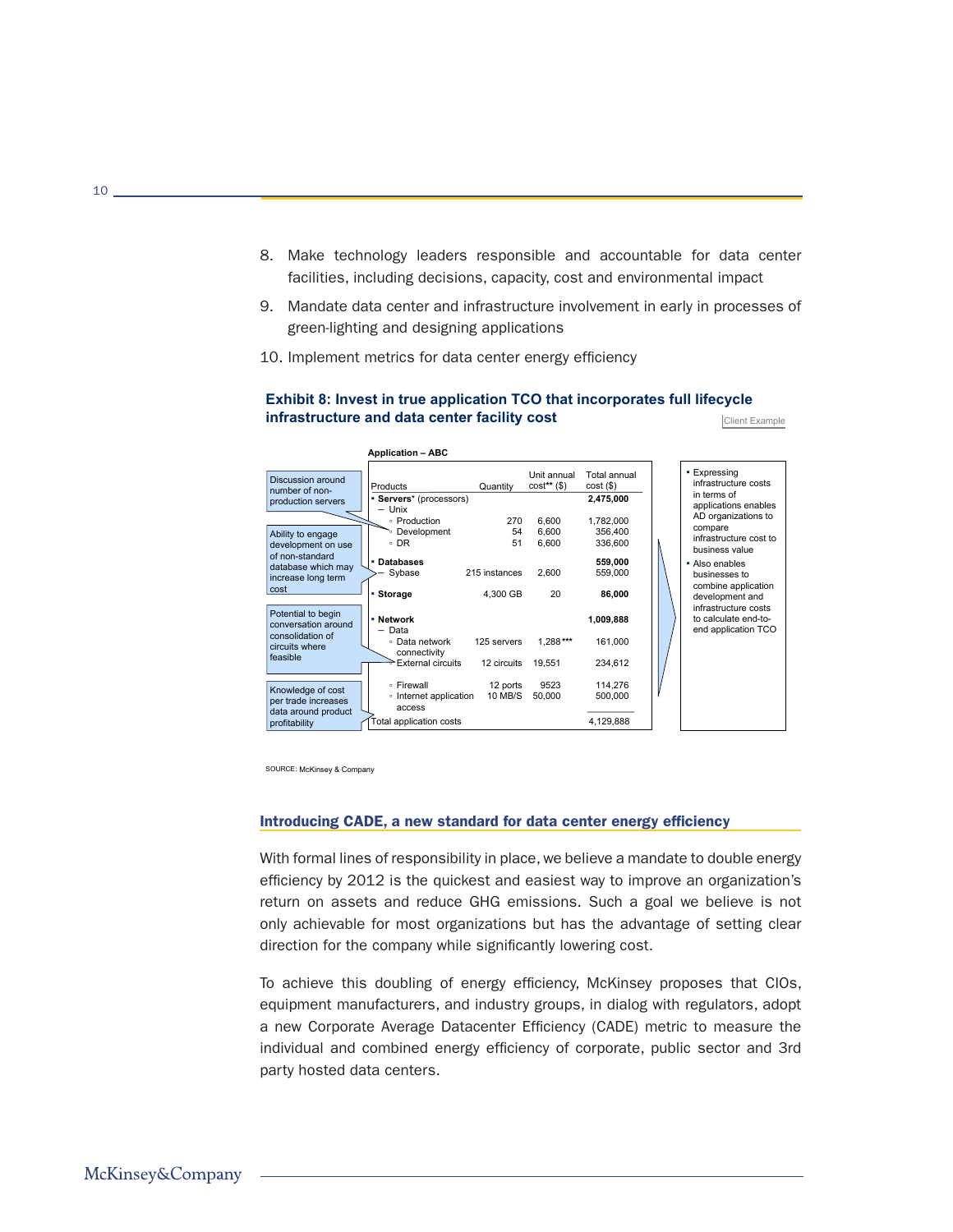

# **Exhibit 9: Implement metrics for data center energy efficiency**

SOURCE: McKinsey & Company; Uptime Institute

Similar to the automotive style "CAFE" standards, CADE measures data center efficiency across the entire corporate footprint<sup>4</sup>. Compared to other industry metrics, CADE is the first standard to combine facilities with IT, offering a much needed double lens.

To measure how effectively the data center uses energy coming into the facility, CADE takes the amount of power consumed by IT, or the IT Load, and divides it by the total power consumed by the data center. To determine how fully the physical equipment installed at the facility level is being used, the CADE formula divides the IT Load by the facility's total capacity. This Facility Efficiency measure is then multiplied by the average CPU server utilization and yields the organization's CADE rating.

Each data center is measured independently with a weighted average value based upon installed facility capacity. Since data centers may draw upon different sources of energy, CADE can be used to determine the relative "cleanliness" of the company's GHG emissions.

<sup>4</sup> The Corporate Average Fuel Economy (CAFE) regulations, first enacted by the US Congress in 1975, are federal regulations intended to improve the average fuel economy of cars and light trucks sold in the US.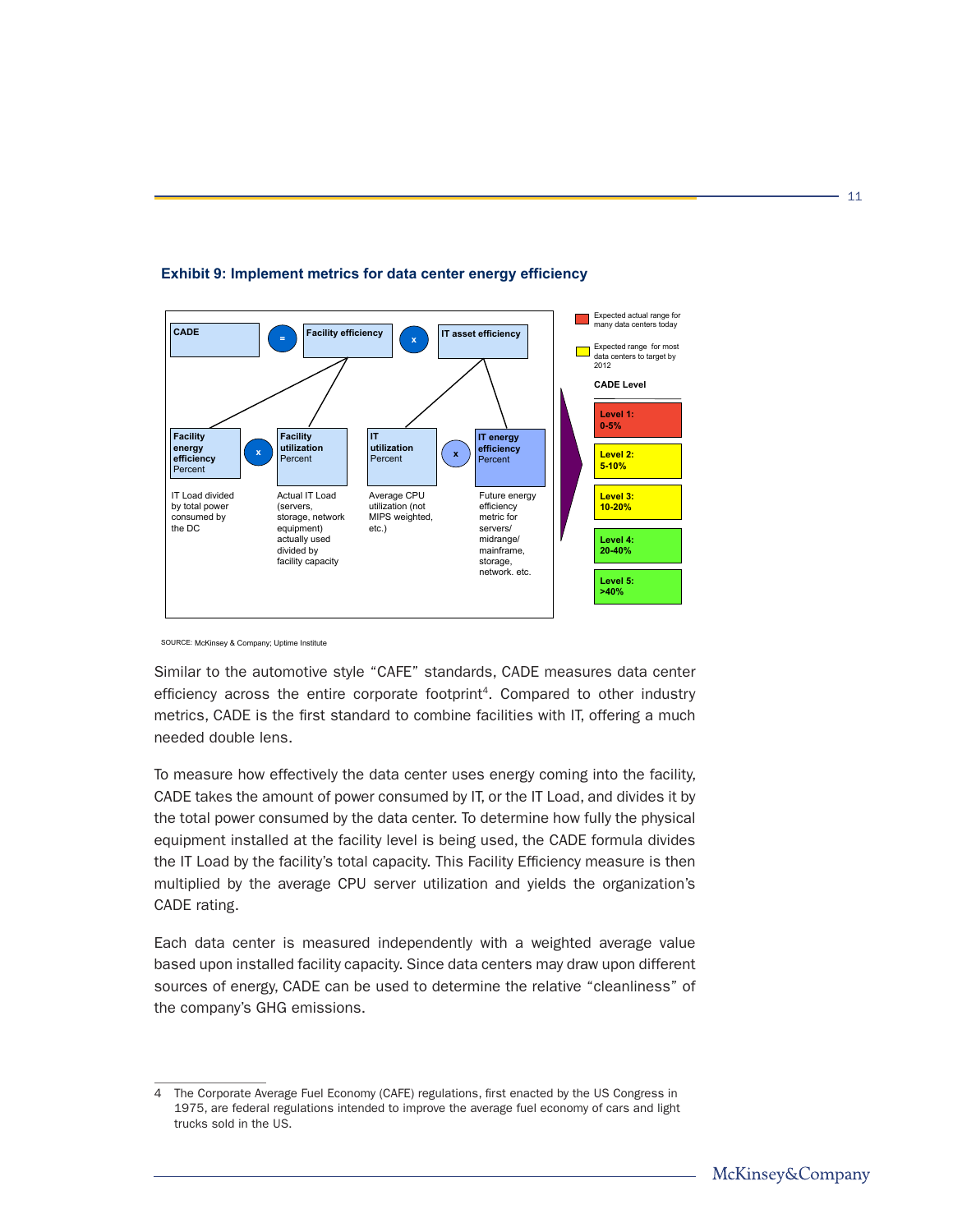# **Exhibit 10: Example improvements to CADE performance**



SOURCE: McKinsey & Company; Uptime Institute

CADE confers a number of advantages. In contrast to other industry metrics, CIOs, CEOs and Boards now have a single, integrated metric that combines facility and IT energy efficiency levels to evaluate the total performance of their information factories. Just as the automotive industry can point to the miles per gallon their vehicles achieve, senior leadership can use CADE to reveal just how much efficiency their capital intensive data centers are driving. Most importantly, CADE is a metric that can propel tangible action.

To set targets for improvement, we have established five CADE Tiers as illustrated in Exhibit (X). Data centers operating at Level 1 have a CADE rating of 0-5% and are weakest from a point of view of efficiency. Centers operating at Level 5 are maximally efficient and have CADE ratings greater than 40%.

While most organizations are likely to fall within the lower bounds initially, leadership can use CADE tiering to establish performance goals. An organization currently at CADE Level 1, for instance, could seek to increase efficiency and move to Level 2 within 18 months. The ranges themselves will flux as more organizations seek to standardize upon them. Since the results are measurable, performance becomes easier to gauge across the organization as well as among individual data centers.